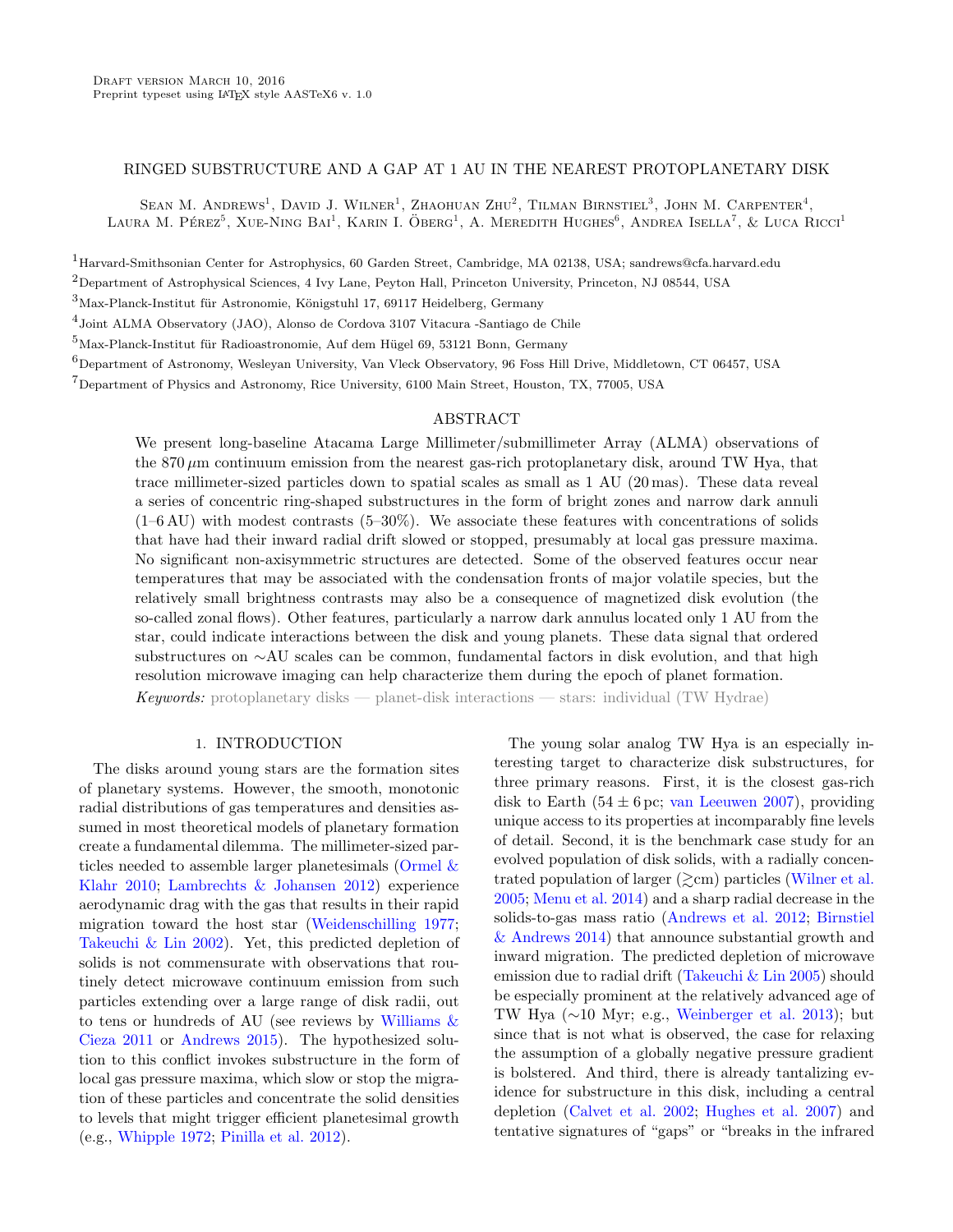scattered light emission [\(Akiyama et al.](#page-4-17) [2015;](#page-4-17) [Rapson](#page-4-18) [et al.](#page-4-18) [2015;](#page-4-18) [Debes et al.](#page-4-19) [2013,](#page-4-19) [2016\)](#page-4-20).

In this Letter, we present and analyze observations that shed new light on the substructure in the TW Hya disk. We have used the long baselines of ALMA to measure the  $870 \mu m$  continuum emission from this disk at an unprecedented spatial resolution of ∼1 AU. Section [2](#page-1-0) presents these observations, Section [3](#page-1-1) describes a broadbrush analysis of the continuum data, and Section [4](#page-2-0) considers potential interpretations of the results in the contexts of disk evolution and planet formation.

# <span id="page-1-0"></span>2. OBSERVATIONS AND DATA CALIBRATION

TW Hya was observed by ALMA on 2015 November 23, November 30, and December 1. The array included 36, 31, and 34 antennas, respectively, configured to span baseline lengths from 20 m to 14 km. The correlator processed four spectral windows centered at 344.5, 345.8, 355.1, and 357.1 GHz with bandwidths of 2000, 469, 1875, and 1875 MHz, respectively. The observations cycled between the target and J1103-3251 with a 1 minute cadence. Additional visits to J1107-3043 were made every 15 minutes. J1037-2934, J1058+0133, and J1107-4449 were briefly observed as calibrators. The precipitable water vapor (PWV) levels were ∼1.0 mm on November 23 and 0.7 mm on the latter two executions. The total on-target integration time was ∼2 hours.

These raw data were calibrated by NRAO staff. After applying phase corrections from water vapor radiometer measurements, the data were time-averaged into 2 s integrations and flagged for problematic antennas and times. The bandpass response of each spectral window was calibrated using the observations of J1058+0133. The amplitude scale was determined from J1037-2934 and J1107- 4449. The complex gain response of the system was calibrated using the frequent observations of J1103-3251. Although images generated from these data are relatively free of artifacts and recover the integrated flux density of the target (1.5 Jy), folding in additional ALMA observations with a higher density of short antenna spacings improves the image reconstruction.

To that end, we calibrated two archival ALMA data observations of TW Hya, from 2012 May 20 and November 20, using 16 and 25 antennas spanning baselines from 15–375 m. Again, four spectral windows were used, but they have much narrower bandwidths (59 MHz each) and are centered at 333.8, 335.4, 345.8, and 347.4 GHz. J1037-2934 was employed as a gain calibrator, and Titan and 3C 279 (May 20) or Ceres and J0522-364 (November 20) served as flux or bandpass calibrators. The weather for both observations was excellent, with PWV levels of 0.5 mm. The combined on-target integration time was 80 minutes. The basic calibration was as described above. As a check, we compared the amplitudes from each in-

<span id="page-1-2"></span>

Figure 1. A synthesized image of the  $870 \,\mu m$  continuum emission from the TW Hya disk with a 30 mas FWHM (1.6 AU) circular beam. The RMS noise level is  $\sim$ 37µJy beam<sup>-1</sup>. The inset shows a  $0.2''$ -wide  $(10.8 \text{ AU})$  zoom using an image with finer resolution  $(24\times18 \text{ mas}, \text{ or } 1.3\times1.0 \text{ AU}, \text{FWHM beam})$  to highlight the central unresolved source, 1 AU dark annulus, and 2.4 AU bright ring.

dividual dataset on overlapping spatial frequency ranges and found exceptional consistency.

The calibrated visibilities from each observation were shifted to account for the proper motion of the target and then combined after excising channels with potential emission from spectral lines. Some modest improvements were made with a round of phase-only self-calibration. Continuum images at a mean frequency of 345.9 GHz  $(867 \,\mu\text{m})$  were generated by Fourier inverting the visibilities, deconvolving with a multi-scale, multi-frequency synthesis version of the CLEAN algorithm, and then restoring with a synthesized beam. All calibration and imaging was performed with the CASA package  $(v4.5.0)$ .

After some experimentation, we settled on an analysis of two images made from the same composite dataset. The first used a Briggs weighting (with a robust parameter of 0) to provide a  $24 \times 18$  mas synthesized beam (at P.A.=78◦ ). While this provides enhanced resolution, it comes at the cost of a dirty beam with ∼20% sidelobes (due to the sparse coverage at long baselines) that degrades the image quality. A second image was made with a robust parameter of 0.5 and an elliptical taper to create a circular 30 mas beam with negligible sidelobes. Both images are consistent (within the resolution differences) and have RMS noise levels around  $37 \mu Jy$  beam<sup>-1</sup>.

## 3. RESULTS

<span id="page-1-1"></span>Figure [1](#page-1-2) shows a high resolution map of the  $870 \,\mu m$ continuum emission from the TW Hya disk, revealing a series of concentric bright and dark rings out to a radial distance of 60 AU from the host star with a nearly pole-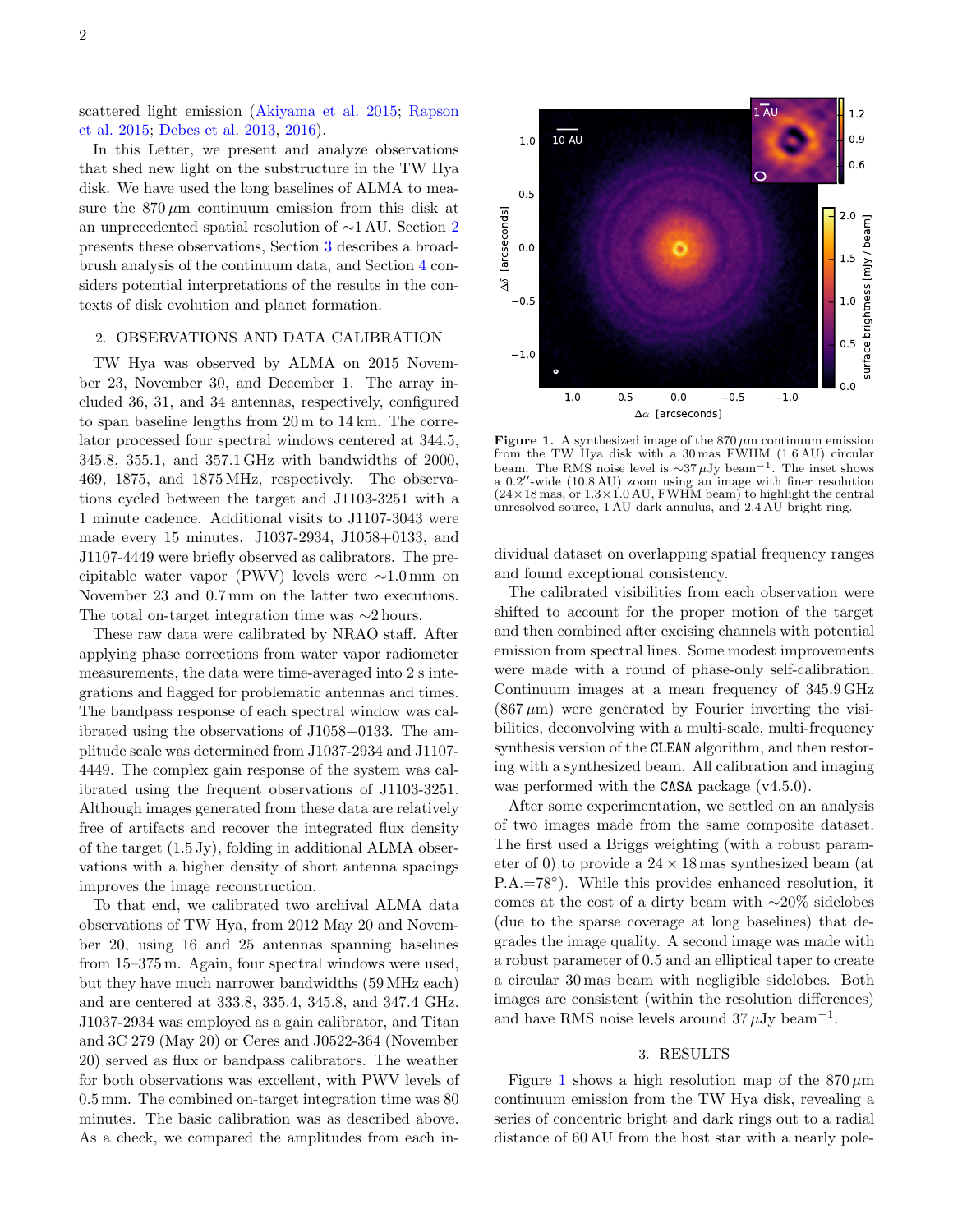<span id="page-2-1"></span>

**Figure 2.** (top) The high resolution  $(24 \times 18 \text{ mas beam})$  synthe-sized image described in Sect. [2,](#page-1-0) deprojected into a map in polar coordinates to more easily view the disk substructure. (bottom) The azimuthally-averaged radial surface brightness profile.

on viewing geometry. To aid in the visualization of this substructure, Figure [2](#page-2-1) shows the image transformed into polar coordinates and azimuthally averaged into a radial surface brightness profile.

The inner disk includes an unresolved  $(<0.5 \text{ AU}$  in radius)  $0.93 \pm 0.04$  mJy source coincident with the stellar position and a bright ring that peaks at 2.4 AU; between them is a dark annulus centered at 1 AU. The bright ring and dark annulus are unresolved (<1 AU across). Because it is unresolved, the depth of the dark annulus is difficult to determine unambiguously: we find at least a 30% brightness reduction.

The outer disk shows dark annuli at 22, 37, and 43 AU separated by more extended bright zones. We tentatively identify additional dark annuli that have lower contrasts with respect to their neighboring regions at 12, 28, and 31 AU. These dark features are narrow, only 1– 6 AU across, and shallow, with depths only 5–20% below the intensities of neighboring regions. The dark annulus at 22 AU has also been seen at infrared wavelengths, as a deficit of light reflected off the disk surface [\(Akiyama](#page-4-17) [et al.](#page-4-17) [2015;](#page-4-17) [Rapson et al.](#page-4-18) [2015;](#page-4-18) [Debes et al.](#page-4-20) [2016\)](#page-4-20). [Debes](#page-4-19) [et al.](#page-4-19) [\(2013\)](#page-4-19) reported an additional annular deficit in the scattered light around 80 AU, but there is too little microwave continuum emission that far from the star to identify any related features in the ALMA data.

Based on the data in Figure [2,](#page-2-1) comparisons of the radial profile along small ranges of polar angles in the disk plane demonstrate that there are no statistically significant azimuthal variations in the observed emission. The

typical deviations correspond roughly to the RMS noise level; the median fractional deviation is only 7%. We fitted ellipses to the prominent bright rings at 2.4 and 40 AU (the latter between two dark annuli) and the dark annulus at 22 AU to estimate the projected viewing geometry of the disk. Each feature was consistent with the standard geometry inferred from molecular line observations (e.g., [Qi et al.](#page-4-21) [2004;](#page-4-21) [Andrews et al.](#page-4-11) [2012\)](#page-4-11): the joint

constraints suggest an inclination of  $7 \pm 3^{\circ}$  and a major axis position angle of  $155 \pm 12^\circ$ . On broad angular scales, the overall continuum brightness distribution is roughly consistent with the broken power-law model of [Hogerheijde et al.](#page-4-22) [\(2016\)](#page-4-22): the surface brightness falls off like  $r^{-0.7}$  inside 50 AU and then drops precipitously, like  $r^{-6}$ , at larger radii. A refined description would characterize the emission inside 50 AU using two different segments, where the linear slope inside 20 AU is about  $6 \times$  steeper than from 20–50 AU. [Zhang et al.](#page-4-23) [\(2016\)](#page-4-23) recently pointed out this same slope change in ALMA data with 0" 3 resolution. But note that this is distinct from the 22 AU dark annulus, which is not detectable at resolutions coarser than  $\sim 0$ .<sup>"'[1](#page-2-2)</sup>.<sup>1</sup>

For some general guidance, we generated a representative (but not in any sense optimized) model disk using the radiative transfer code RADMC-3D [\(Dullemond](#page-4-24) [2012\)](#page-4-24). We followed the same basic assumptions as [Andrews et al.](#page-4-11)  $(2012)$ , with a few distinctions:  $(1)$  we employed a broken power-law dust surface density prescription [\(Hoger](#page-4-22)[heijde et al.](#page-4-22) [2016\)](#page-4-22); (2) in the very inner disk, we included a belt of dust that has an optically thick Gaussian density profile with a width of 0.4 AU (to insure it would be unresolved); (3) to mimic the observed dark annulus, the outer disk is truncated at 2.4 AU (rather than the previously assumed 4 AU). With only minor tweaks to the original parameters, this model reproduces well the broadband spectral energy distribution. It also accounts for the ∼1 mJy point source at the disk center, confirming its likely origin as thermal emission from warm  $(\sim 200 \text{ K})$ dust adjacent to the host star. However, it still has difficulty reproducing the observed brightness profile in detail. While we aim to refine this model in future work, for now it serves as a crude reference for the disk temperatures that will aid in our discussion of the potential mechanisms responsible for the observed substructure.

#### 4. DISCUSSION

<span id="page-2-0"></span>Currently only one other disk, around the much younger source HL Tau, is known to exhibit ringed substructure like we find here [\(ALMA Partnership](#page-4-25) [2015\)](#page-4-25). But the apparent similarities are superficial. The dark annuli in the TW Hya disk are considerably less deep

<span id="page-2-2"></span><sup>&</sup>lt;sup>1</sup> [Nomura et al.](#page-4-26)  $(2015)$  mis-interpret the slope change found by [Zhang et al.](#page-4-23)  $(2016)$  as a "gap" because of artifacts invoked by the extreme spatial filtering applied in their imaging.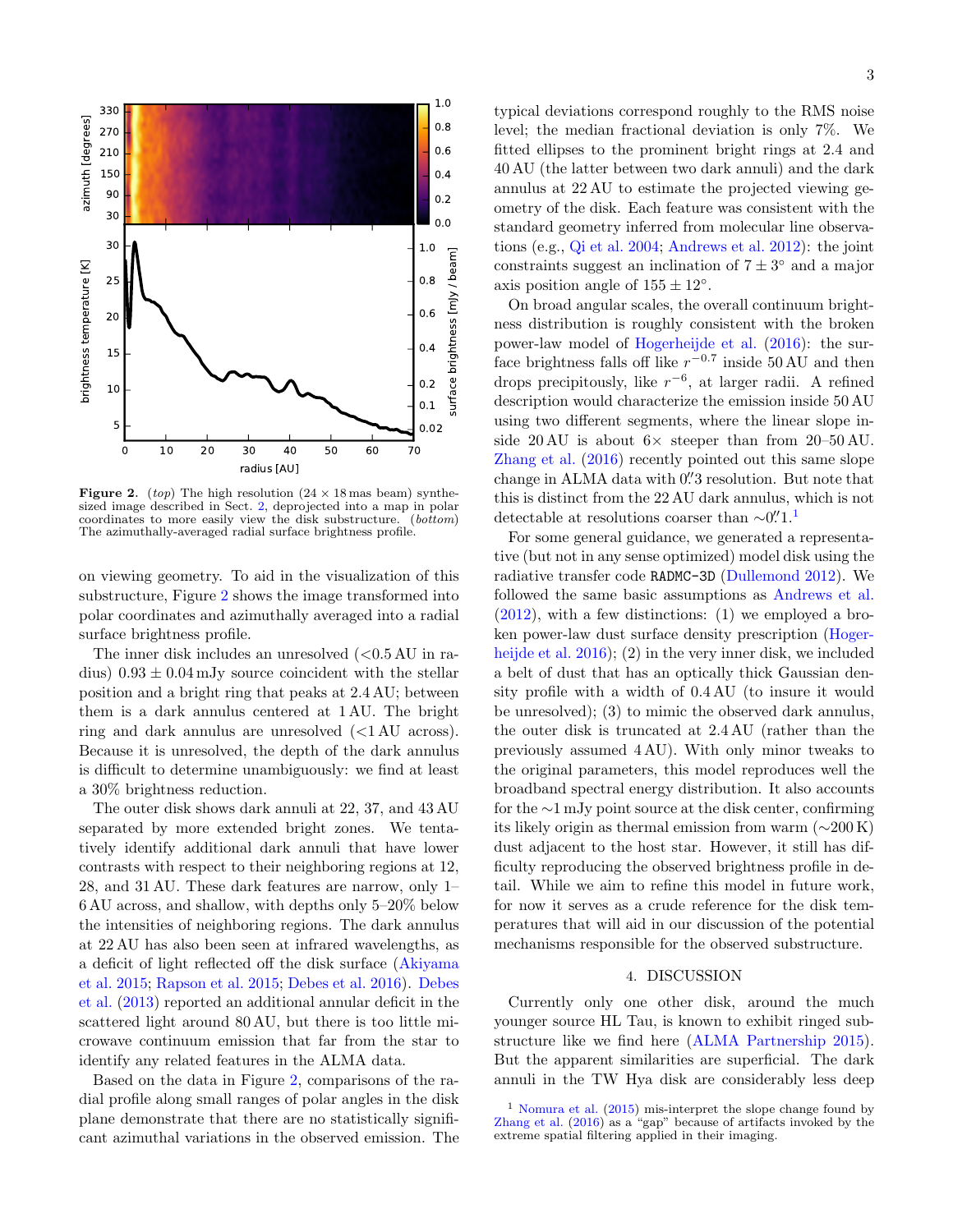and narrower: if TW Hya were located at the same distance as HL Tau (140 pc), the same data would at best only be able to (tentatively) identify the 22 AU feature. Unlike in the HL Tau disk, the bright zones we observe have only marginal optical depths (given our representative temperature model and others like it). The slope transition noted at ∼20 AU seems to mark the change to an optically thick inner disk (aside from the 1 AU dark annulus). In any case, it is interesting that this type of ordered substructure is observed in these two very different disks, which bracket a factor of ∼10 in both their ages and microwave luminosities (the TW Hya disk being older and intrinsically less luminous).

While the new data presented here corroborate the emerging concept that well-ordered, azimuthally symmetric substructures are prevalent and important forces in disk evolution, they also extend the interesting diversity we have seen in terms of the amplitudes and physical scales on which that substructure is manifested. Various mechanisms to produce ringed substructure in disks have been proposed. They can be broadly categorized into magnetic, chemical, or dynamical origins: here we consider each in the context of the TW Hya disk.

Magnetized disks may exhibit radial pressure variations known as zonal flows [\(Johansen et al.](#page-4-27) [2009\)](#page-4-27), natural outcomes of the turbulence driven by the magnetorotational instability [\(Balbus & Hawley](#page-4-28) [1991\)](#page-4-28). Numerical simulations in a local box show that zonal flow pressure maxima are separated by a few scale heights and can have amplitudes as high as ∼30-50%, depending on the magnetic field configuration (e.g., [Simon &](#page-4-29) [Armitage](#page-4-29) [2014;](#page-4-29) [Bai & Stone](#page-4-30) [2014\)](#page-4-30). The scale heights in our representative model are 1–3 AU at radii of 20– 40 AU. Both the observed contrasts and separations of the ring-like features beyond ∼20 AU are consistent with this scenario. While global simulations with realistic disk physics and magnetic fields remain computationally challenging, low-amplitude surface density variations are present in the recent global simulations assuming ideal MHD by [Suzuki & Inutsuka](#page-4-31) [\(2014\)](#page-4-31). Ring and gap features have also been found in simulations that consider the dynamical effects of radial variations in the disk resis-tivity (e.g., [Flock et al.](#page-4-32) [2015;](#page-4-32) [Lyra et al.](#page-4-33) [2015\)](#page-4-33).<sup>[2](#page-3-0)</sup> Overall, low-amplitude radial surface density variations may be a generic consequence of magnetized disk evolution. On the other hand, the prominent ring at 2.4 AU and the dark annulus at 1 AU, are unlikely to be produced by magnetic mechanisms alone.

The chemical explanation is elegant and should be universal. As migrating solids approach the condensation fronts of major volatile species, they shed their corresponding ices back into the gas phase. This makes the particles brittle enough that collisions become destructive, leaving small fragments that are better coupled to the gas, and therefore migrate much more slowly. The net result is a sequence of traffic jams that locally enhance the solid densities and would appear as bright continuum rings at a set of specific temperatures [\(Okuzumi](#page-4-34) [et al.](#page-4-34) [2015\)](#page-4-34). This scenario is different than the magnetic and dynamical mechanisms, in that it is not precipitated by substructure in the gas disk and therefore does not "trap" particles. Nevertheless, it is perhaps appealing in the outer disk of TW Hya, where the carbon monoxide  $(CO)$  and molecular nitrogen  $(N_2)$  condensation fronts at temperatures of ∼20 and 17 K lie outside the 22 and 37 AU dark annuli, respectively, in our reference model. The former also overlaps with the inner edge of the  $N_2H^+$ ring found by [Qi et al.](#page-4-35) [\(2013\)](#page-4-35) and associated with the CO snowline. However, it is worth a reminder that temperature models are subject to uncertainties associated with detailed assumptions about the disk structure and grain properties: small changes to the optical depth profile can substantially shift the radii that correspond to the relevant volatile condensation temperatures.

It may be tempting to associate the substructure at  $\sim$ 1–3 AU with the H<sub>2</sub>O snowline; theoretical models predict significant changes in the solid properties (e.g., sticking probabilities, material abundances, and particle sizes) around this particular phase transition [\(Birn](#page-4-36)[stiel et al.](#page-4-36) [2010;](#page-4-36) [Banzatti et al.](#page-4-37) [2015\)](#page-4-37). Our representative model places the appropriate midplane condensation temperature,  $\sim 150 \text{ K}$ , at radii <1 AU, but it is not unreasonable to assume that alternative surface density or opacity prescriptions could push it further out. Nevertheless, we do not see a good reason to expect that this would result in the substantial density depletion of particles with  $\mu$ m–cm sizes that would be required to explain both the pronounced dip in the mid-infrared spectrum [\(Calvet et al.](#page-4-15) [2002\)](#page-4-15) and the 1 AU dark annulus in the ALMA image. Moreover, we would expect a much higher than observed incidence of TW Hya-like infrared spectra (i.e., classical "transition" disks) if this were the case, since essentially all disks around young solar analogs should have  $H_2O$  snowlines at similar locations.

The dynamical alternative instead postulates that the dark annuli are true gaps that have had their densities depleted by interactions with (as yet unseen) planetarymass companions [\(Lin & Papaloizou](#page-4-38) [1986;](#page-4-38) [Kley & Nel](#page-4-39)[son](#page-4-39) [2012\)](#page-4-39). Given the scale heights implied by our representative model temperatures, even relatively low-mass (∼several M⊕) planets can open narrow gaps [\(Zhu et al.](#page-4-40) [2013;](#page-4-40) [Duffell & MacFadyen](#page-4-41) [2013;](#page-4-41) [Fung et al.](#page-4-42) [2014\)](#page-4-42) and trap solid particles [\(Paardekooper & Mellema](#page-4-43) [2006;](#page-4-43) [Zhu](#page-4-44) [et al.](#page-4-44) [2014;](#page-4-44) [Picogna Kley](#page-4-45) [2015\)](#page-4-45) to produce features similar to the substructure that we observe here. Even with

<span id="page-3-0"></span><sup>2</sup> Although we note that other non-ideal MHD effects were not included in these studies, and that this scenario may not be able to account for multiple ring-like features.